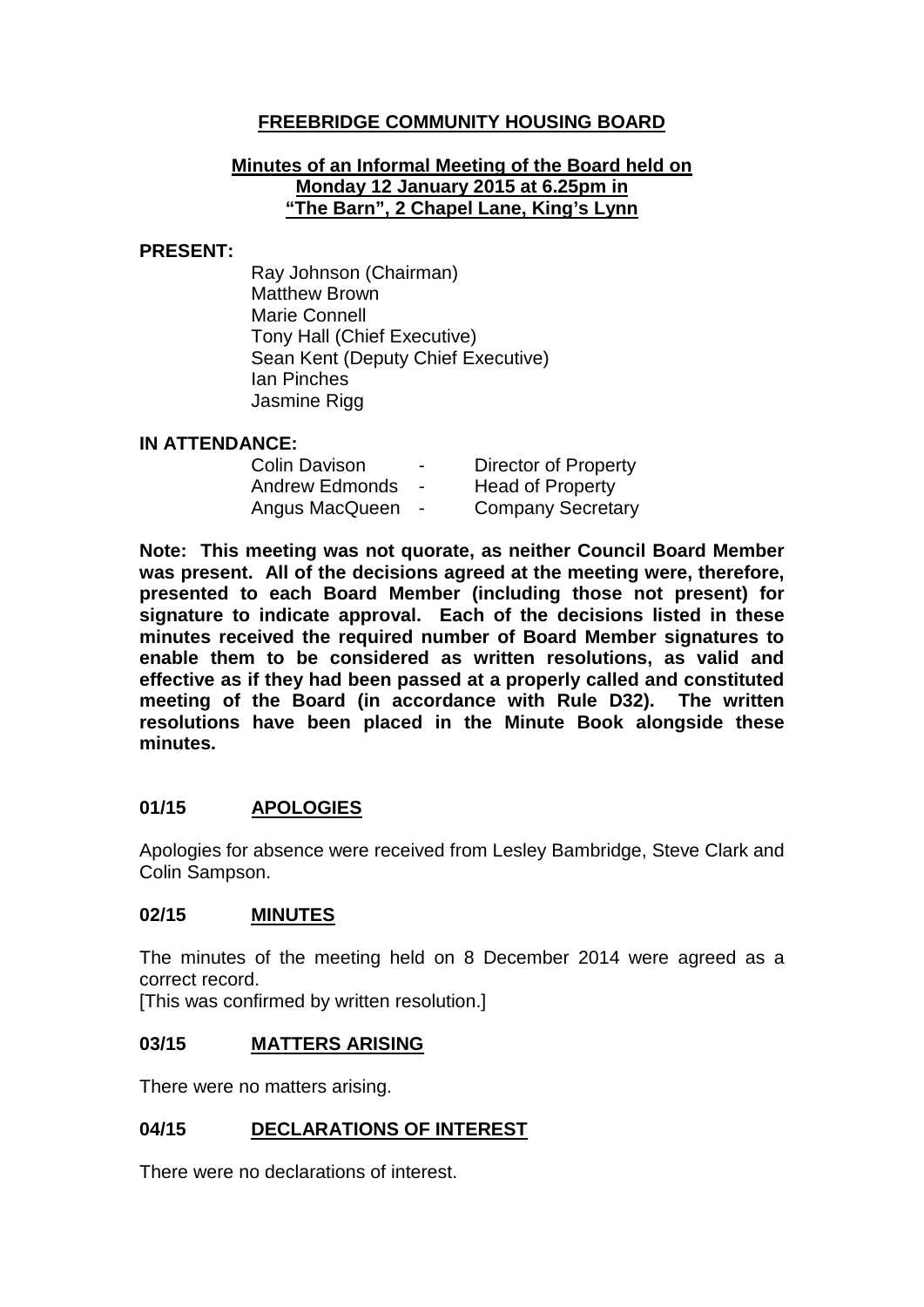# **05/15 CHAIRMAN'S UPDATE**

The Chairman said that he had continued to attend his weekly meetings with the Chief Executive.

### **06/15 CHIEF EXECUTIVE'S UPDATE**

A written update from the Chief Executive had been previously circulated and was noted by the Board. The written update covered the following issues:

- Feedback on this year's Thornage Hall rent increase
- Times Top 100
- Plaxtole House project
- Board training

In relation to the Times Top 100, the Chief Executive said that he was delighted that Freebridge had been informed that it would, for the second year running, be included in the Times Top 100 not-for-profit employers list. The feedback provided by the Times Top 100 process would be used to further improve staff satisfaction levels.

With regard to the Plaxtole House project, the Chief Executive stated that the new agreement was with The Benjamin Foundation for signature. The Benjamin Foundation was in advanced negotiations to take on a National Health Service property in King's Lynn, which would be used to relocate some of the current Plaxtole House residents.

On Board training, the Chief Executive advised that he and the Deputy Chief Executive were investigating some training for the Board on "stress testing". The intention would be to arrange this for late spring/early summer 2015.

### **07/15 CONSENT FOR DISPOSAL**

Confidential item

### **08/15 BOARD APPRAISAL AND REVIEW/GOVERNANCE IMPROVEMENT ACTION PLAN**

Confidential item

### **09/15 PROPOSED RULE CHANGES**

The Company Secretary presented a report which set out proposals for the future structure of the Board and suggested a minor Rule change around the process for reviewing the Board's remuneration levels.

The Company Secretary highlighted that it was intended to reduce the number of Board Members from 12 to 10, with two seats reserved for Executives, one seat reserved for a Council nomination and one reserved for a tenant. However, Freebridge's legal advisors were suggesting flexible drafting which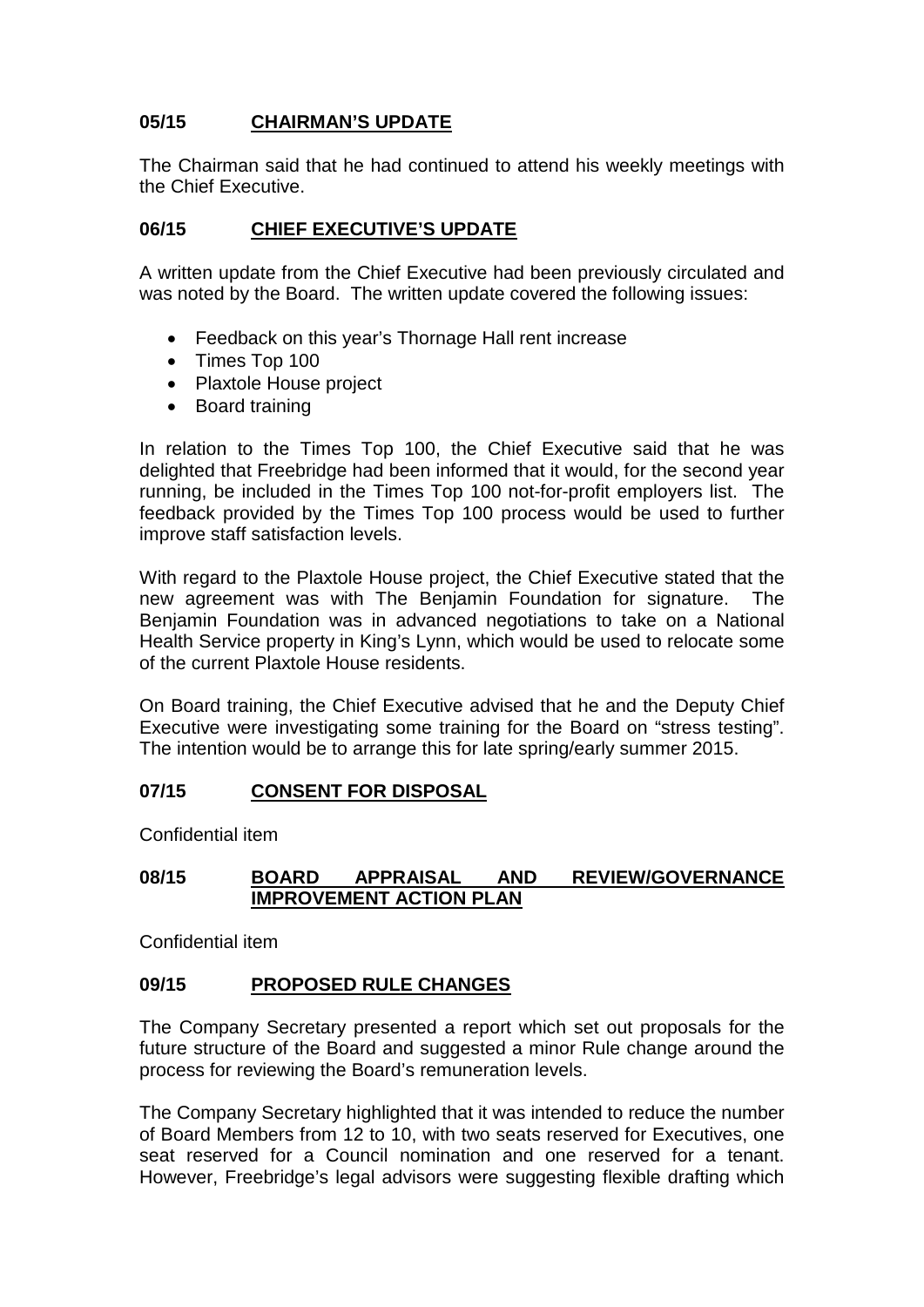would remove the system of classes of Board Members. There would still be a seat reserved for a tenant, but there could be a maximum of four tenants on the Board. The full drafting would be presented to the next Board meeting for approval.

The meeting noted that there had been discussions with senior officers and members at the Borough Council, and that the Rule changes were to be presented to the Council's Cabinet.

### **AGREED:**

- 1) That the drafting of Rule changes to enable a new Board structure, as set out in section 2 of the report, be commissioned.
- 2) That the drafting of the Rule changes listed in section 4 of the report be commissioned.
- 3) That a Special General Meeting be held on Tuesday 17 March 2015 to consider the Rule changes, subject to consultation on the Rule changes with tenants and the funders, and to confirmation of support from the Borough Council.
- 4) That the Rule changes, as drafted, be presented to the Board for approval at its meeting on 9 February 2015.
- 5) That proposals to enhance the Tenant Panel's role and standing of the Tenant Panel in the governance of the Association be presented to the Board by autumn 2015.
- 6) That the Chief Executive works with the Borough Council Chief Executive to draft the terms of reference for a Freebridge/Borough Council liaison group.

[These were confirmed by written resolution.]

### **10/15 MYSTERY SHOPPING PAYMENTS TO TENANT PANEL MEMBERS**

The Company Secretary presented a report which advised of payments of shopping vouchers made to two Freebridge Tenant Panel Members for mystery shopping services.

**AGREED:** That the payment of mystery shopping vouchers to the Tenant Panel Members listed in the report be endorsed. [This was confirmed by written resolution.]

### **11/15 APPOINTMENT OF SHAREHOLDERS**

The Company Secretary presented a report which listed applications for tenant shareholding.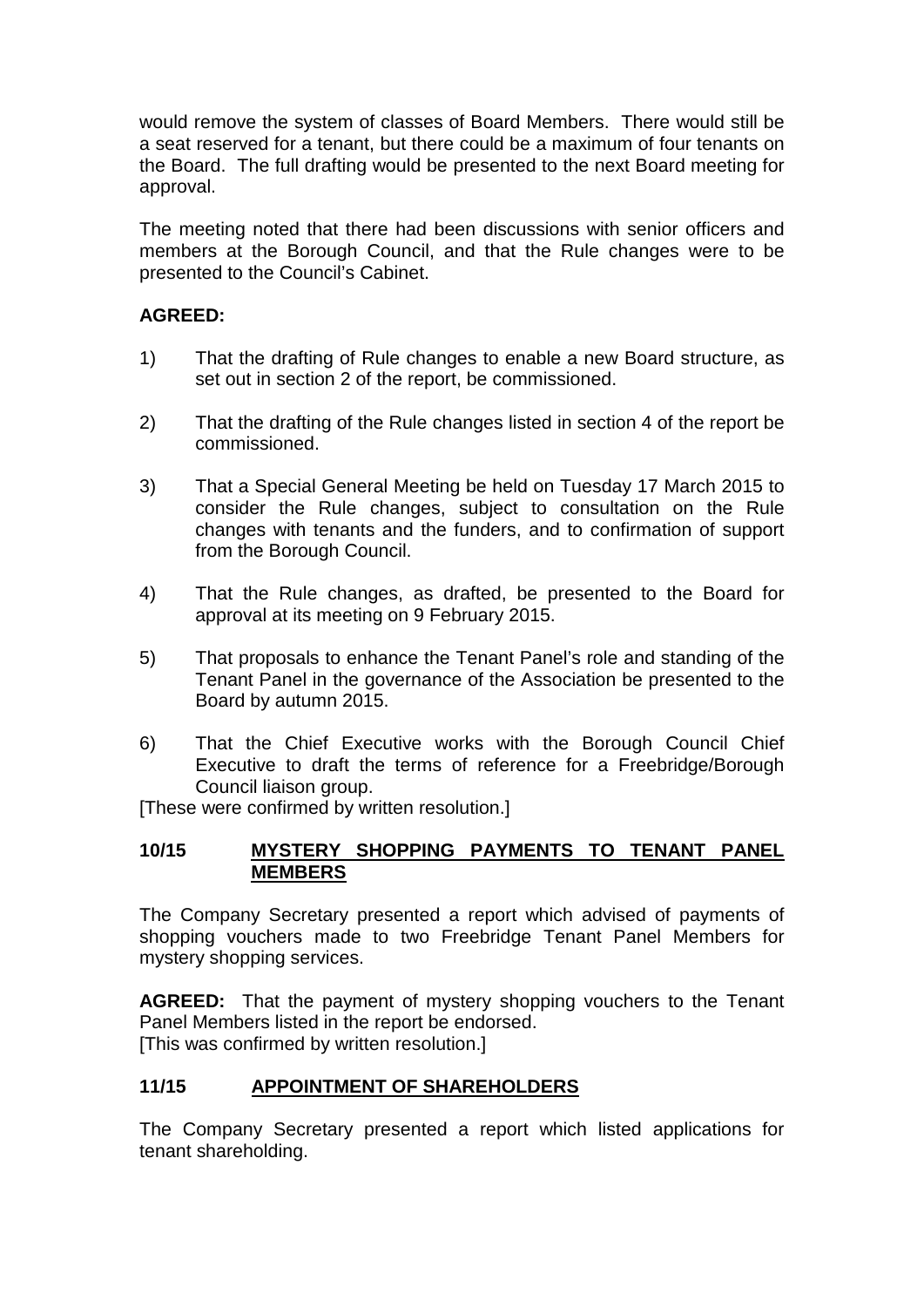**RESOLVED:** That the applications for tenant shareholding set out in Appendix 1 to the report be approved.

### **12/15 TENANT PANEL QUARTERLY UPDATE**

The Company Secretary presented a report which provided the quarterly update from the Tenant Panel.

Board members were pleased to note the quality and breadth of the work being undertaken by the Tenant Panel.

The meeting noted the report.

### **13/15 URGENT ACTION TAKEN – PROVISION OF A TENANCY TO A CLOSE RELATIVE OF AN EXISTING EMPLOYEE**

The meeting noted a request for urgent action that had been approved, to enable the Association to provide a tenancy to a close relative of an existing employee.

The meeting noted the report.

#### **14/15 URGENT ACTION TAKEN – PROVISION OF A TENANCY TO INDIVIDUALS WITH A CLOSE CONNECTION TO AN EXISTING EMPLOYEE**

The meeting noted a request for urgent action that had been approved, to enable the Association to provide a tenancy to individuals with a close connection to an existing employee.

The meeting noted the report.

### **15/15 WORK UPDATE**

The Company Secretary presented the work update, which included the following:

• Action Sheet

.

• Future Work Programme of the Board.

The Board noted the update.

### **16/15 ANY OTHER BUSINESS**

### • **Hillington Square Project**

Board members expressed their thanks to the Director of Property and his team for the good progress being made on the Hillington Square project. As well as the improvement works, the community was developing well and positive coverage had been achieved in the press for the Christmas event.